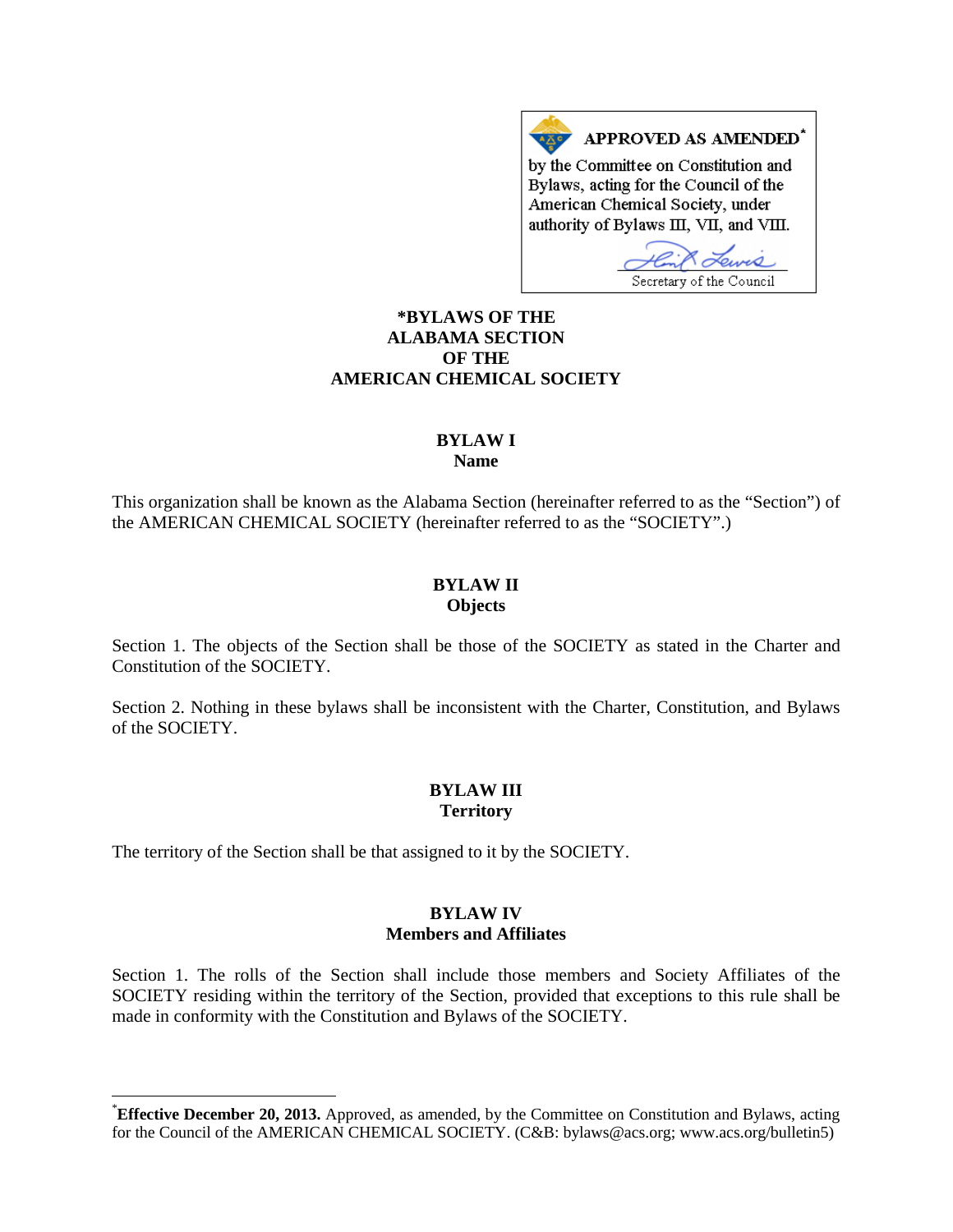Section 2. The Section may have Local Section Affiliates as authorized in the Constitution and Bylaws of the SOCIETY. A Local Section Affiliate shall retain affiliate status only so long as payment is made of Local Section dues of not less than two dollars (\$2.00) per annum.

Section 3. Members and affiliates shall have such rights and privileges as are accorded them by the Constitution and Bylaws of the SOCIETY.

Section 4. A Society Affiliate or a Local Section Affiliate may not vote for or hold an elective position or vote on Articles of Incorporation or bylaws of the Section. A Society Affiliate may not serve as a voting member of the Executive Committee; a Local Section Affiliate may not serve as a member of the Executive Committee. Society Affiliates may be appointed as Committee Chairs and may serve on the Executive Committee in a non-voting capacity.

# **BYLAW V Officers, Executive Committee, and Councilors**

Section 1. The officers of the Section shall be MEMBERS of the SOCIETY and the Section and shall consist of the Chair, Chair-Elect, Secretary, and Treasurer. The Secretary and Treasurer positions may be held by the same person.

Section 2. The Section shall have Councilors and Alternate Councilors as provided in the Constitution and Bylaws of the SOCIETY.

Section 3. The Executive Committee shall consist of the officers of the Section, the Immediate Past Chair, the Councilors and Alternate Councilors, and the chairs of all standing committees.

Section 4. The duties of the officers shall be such as usually pertain to their offices, together with those required by the Constitution and Bylaws of the SOCIETY, and such other duties as may be assigned to them from time to time by the Executive Committee.

- a. The duties of the Chair shall be to preside at meetings of the Executive Committee, to carry into effect the decisions and recommendations of that Committee, to preside at business meetings of the Section, to appoint all committees (with the concurrence of the Executive Committee), and to carry out all those duties required by the Constitution and Bylaws of the SOCIETY. In the absence of the Chair, the duties of the office shall devolve upon the Chair-Elect. The term of office for the Chair shall be for one year; the Chair may not serve two successive terms.
- b. The duties of the Chair-Elect shall be to assist the Chair as requested by the Chair and to assume the duties of the Chair in the absence of the Chair. The term of office for the Chair-Elect shall be one year, after which time the Chair-Elect shall succeed to the Chair. To fill a vacancy in the office of Chair occurring during the term of office as Chair-Elect, the Chair-Elect shall serve as Chair pro tempore.
- c. The duties of the Secretary shall be to keep a record of the proceedings of the Section and of the Executive Committee, to maintain a list of members and affiliates, to send to members and affiliates such notices as the business of the Section may require, to submit a report to the Section at its annual meeting, and to carry out the duties required by the Constitution and Bylaws of the SOCIETY and elsewhere in these bylaws. The term of office for the Secretary shall be for one year; reelection is permissible.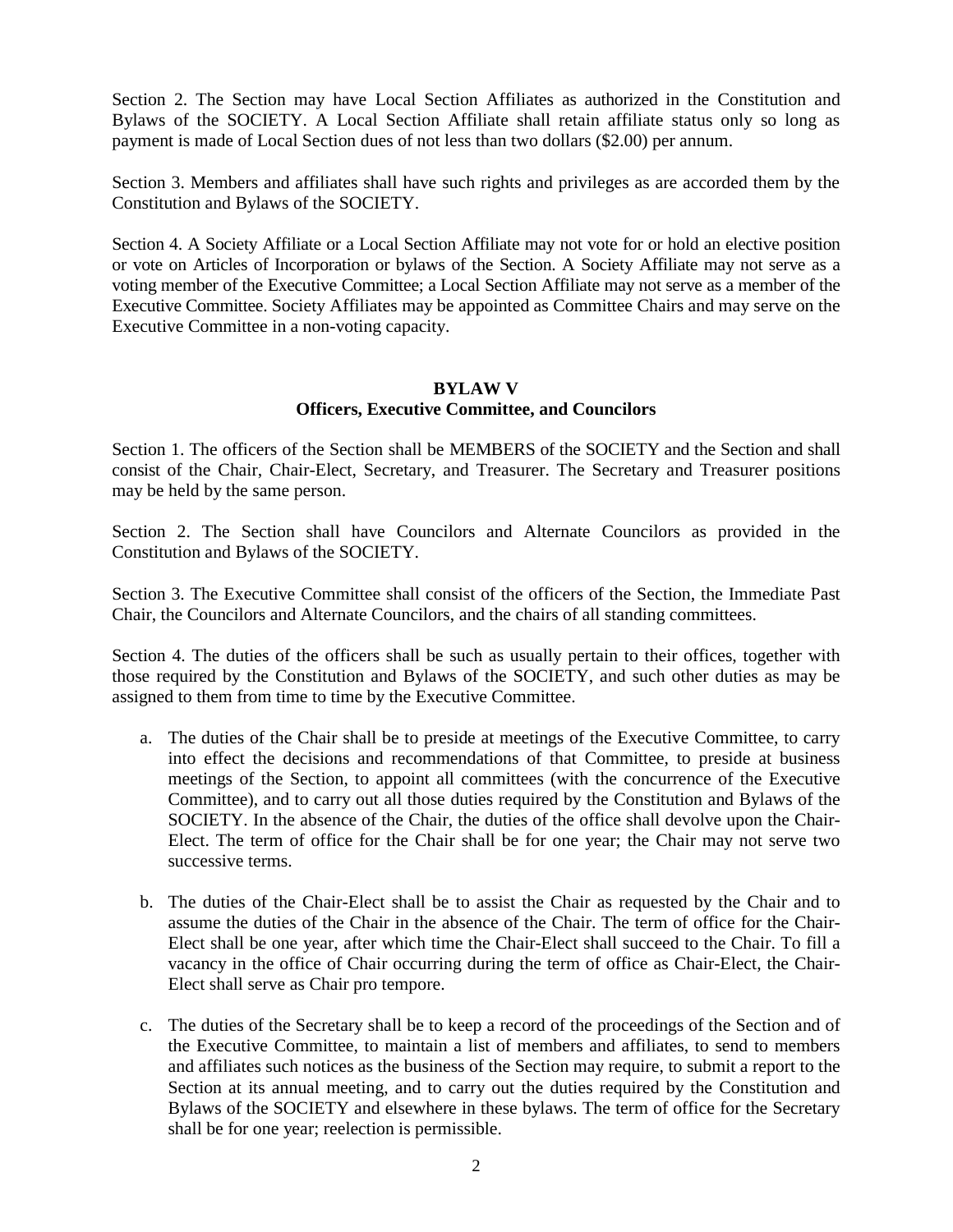d. The Treasurer shall have charge of the funds of the Section, keep an accurate record of all receipts and disbursements, receive dues, and make those disbursements approved by the Executive Committee. The Treasurer shall render an account of all transactions and of the financial condition of the Section to the Executive Committee at times set by the Committee, and shall submit such reports as are required by the Constitution and Bylaws of the SOCIETY. The term of office for the Treasurer shall be for one year; reelection is permissible.

Section 5. The duties of the Executive Committee shall include providing long-range planning for the Section, approving the dispersal of Section funds, approving the scheduling and content of Section meetings, and carrying out other duties required by the Constitution and Bylaws of the SOCIETY and elsewhere in these bylaws.

Section 6. Councilor(s) and Alternate Councilor(s)

- a. The Section's Councilor(s) and Alternate Councilor(s) shall carry out those duties assigned to them by the Constitution and Bylaws of the SOCIETY.
- b. Councilors and Alternate Councilors shall be elected from the MEMBERS for three-year terms. As nearly as possible, one-third (1/3) of the number designated by the SOCIETY shall be elected each year to provide rotation of terms.
- c. In the event that a Councilor is unable to attend a specified meeting of the Council of the SOCIETY, the Chair of the Section shall appoint one of the Alternate Councilors to serve as Councilor at the specified meeting. Such appointment of an Alternate Councilor shall be for only one meeting.
- d. The Executive Committee shall designate any Councilors to be disqualified under SOCIETY Bylaw provisions for reallocation of Councilors among the Local Sections.
- e. Any vacancy in the position of Councilor or Alternate Councilor may be filled pro tempore by the Chair with the consent of the Executive Committee, but only until the next annual election when the position shall be filled for the remainder of the unexpired term.

#### **BYLAW VI Manner of Election**

Section 1. Officers, Councilors, and Alternate Councilors shall be elected by a ballot of those eligible to vote. The candidate receiving the largest number of votes for each office shall be declared elected. In case of a tie vote, the Executive Committee, by ballot, shall elect from among the candidates who share the tie vote; the candidate receiving the largest number of votes shall be declared elected. In the election of a Councilor, the nominee receiving the highest number of votes shall be Councilor; the nominee receiving the next highest number of votes shall be Alternate Councilor.

Section 2. In September of each year, the Nominating Committee shall report to the membership its nominations for each office to be filled. Prior to October 15, any member of the Section may, in writing or from the floor at a meeting, nominate additional candidates for office, if the nomination is seconded by another member. Nominations so made shall be equally valid as those from the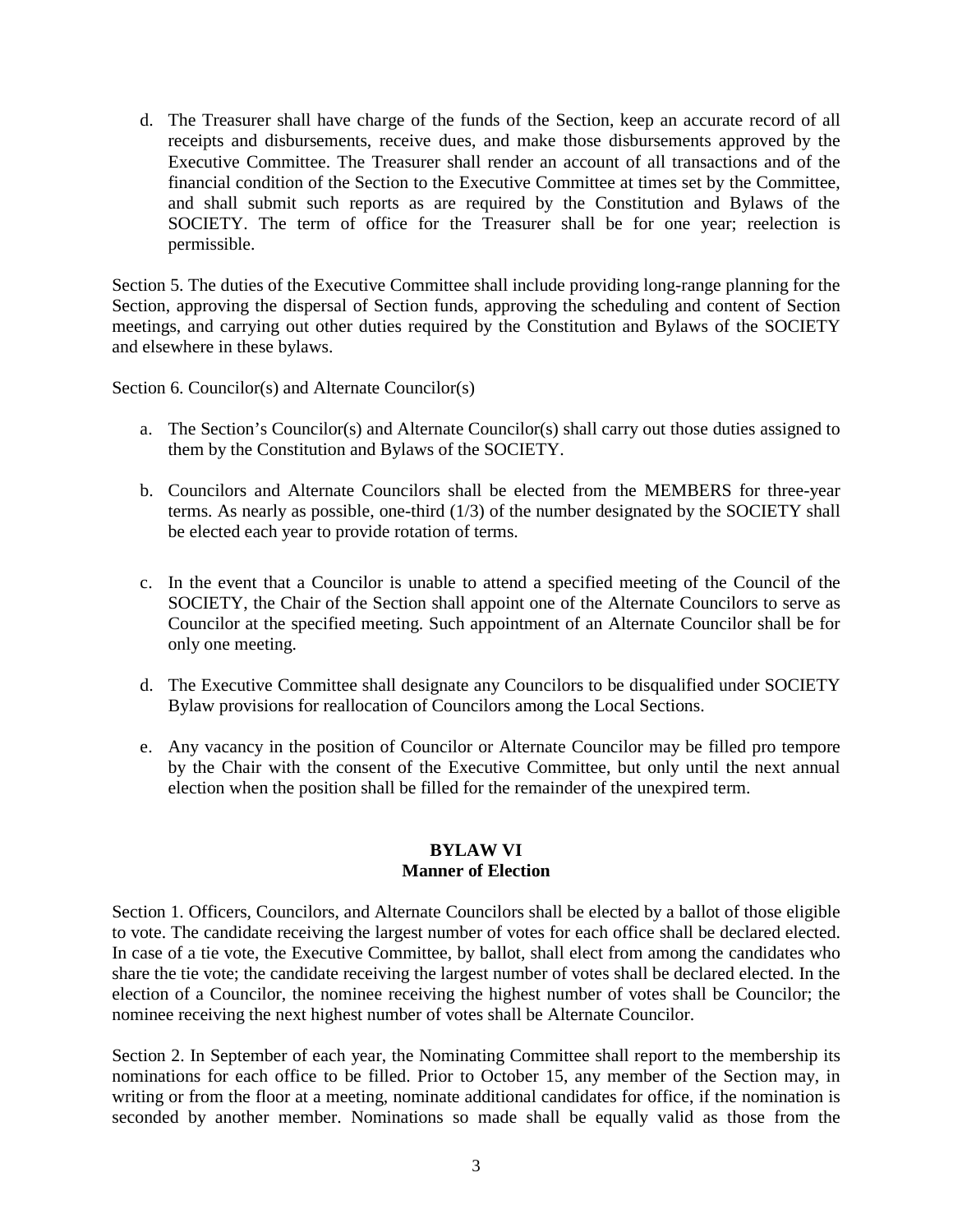Nominating Committee. All candidates nominated shall have indicated willingness to serve if elected.

Section 3. The candidates for each office shall be listed in an order to be selected by lot on a ballot to be distributed to each member of the Section by October 15. A paper ballot will be mailed to any member who does not have access to electronic balloting.

Section 4. The tabulation of ballots will be completed no later than November 15. The results of the election of officers, Councilor, and Alternate Councilor shall be tabulated by the Nominating Committee. The results shall be announced by the Chair at the November or February meeting and also published in the February issue of the Section's newsletter and/or on the Section's website. The results shall also be certified to the Executive Director of the SOCIETY.

Section 5. In accordance with the SOCIETY's Bylaws, balloting procedures should ensure fair balloting that is open to all eligible members, protection against fraudulent balloting, and the timely reporting and archiving of balloting results.

### **BYLAW VII Recall of Elected Officials**

Section 1. The elected officials of the Section are subject to recall for neglect of duties or conduct injurious to the SOCIETY. Recall procedures are not applicable to Councilors and Alternate Councilors elected by Local Sections.

Section 2. The recall of an official shall be initiated when a signed petition, indicating in writing the specific charges and reasonable substantiating evidence, is submitted to the Chair from at least five voting members of the Section. In the event the Chair is the official in question, the Chair-Elect shall receive the petition and shall assume the duties of the Office of Chair with respect to this issue until the issue is resolved.

Section 3. The Chair shall, without delay, determine that the petitioners are aware of the gravity of their actions and the procedures to be followed. The Chair shall seek an alternate resolution to the problem and a withdrawal of the petition at this time. In the absence of a resolution to the problem, the Chair shall notify the members of the Executive Committee and call a special meeting within thirty days.

- a. The Executive Committee shall promptly continue the recall process or dismiss the petition as ill-founded or find an alternative solution to the problem. The Chair shall promptly inform the petitioners and the official of the decision of the Executive Committee.
- b. If the proceedings continue, the Chair shall assign the duties of the official to another MEMBER of the Section until the issue is resolved.
- c. If the proceedings continue, the official shall be offered an opportunity to answer the allegations in the petition before the Executive Committee.

Every reasonable effort shall be made to contact the official throughout this procedure. That effort shall include a certified letter to the last known address on the official SOCIETY membership rolls. Upon notification, the official shall have thirty days to make a written response to the allegations. The Executive Committee shall decide whether to proceed after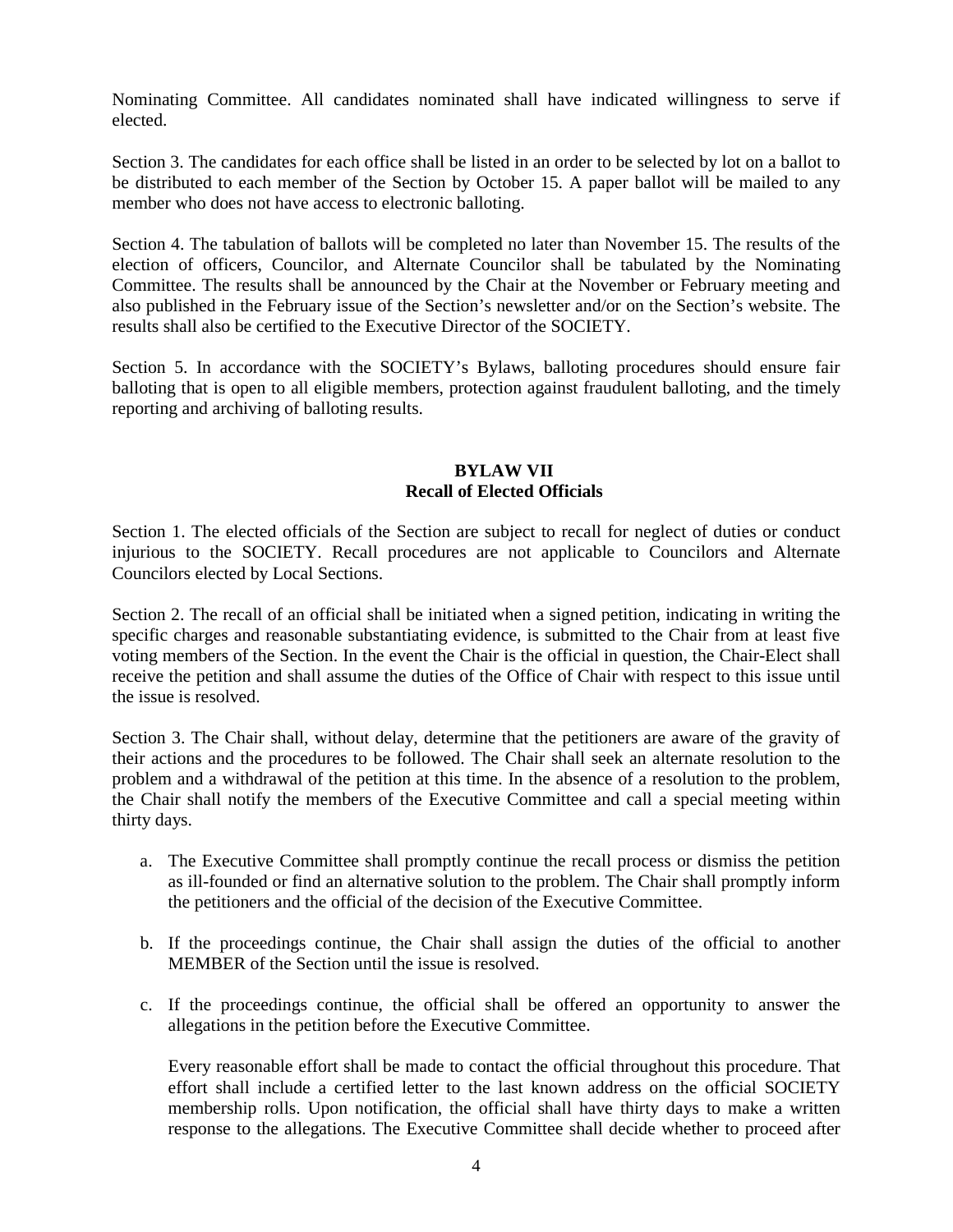studying the official's response. The Chair shall inform the official and the petitioners of the decision of the Executive Committee.

If no contact with the official can be made after a reasonable effort, the Executive Committee may remove the official in question with a two-thirds (2/3) vote of the remaining members.

- d. If the proceedings continue, the official shall choose one of the following options:
	- (1) The official may resign.
	- (2) The official may request a recall vote in the same manner as the original election, which must be consistent with the Section bylaws. The voting membership shall be informed, through brief written statements prepared by the Executive Committee and the official, of the issues involved with the recall vote. Both statements shall be distributed to the voting membership before the vote is taken.
	- (3) The official may request a hearing and a recall vote by the remaining members of the Executive Committee. A two-thirds (2/3) vote of the remaining members of the Executive Committee shall be required to recall the official.
	- (4) The official may choose not to respond and thus forfeit the position.

Section 4. The vacancy provisions of these bylaws shall be used to fill a vacancy caused by a recall process. The membership of the Section and the Executive Director of the SOCIETY shall be informed of the results of the recall process and the replacement of the official.

# **BYLAW VIII Committees**

Section 1. The Executive Committee shall establish committees as necessary for the proper operation of the Section. The Section shall have a Nominating Committee as described below and elsewhere in these bylaws. The Section shall have two standing committees: the Publicity Committee and the Committee for Public Education and Outreach. The Chair shall, with the concurrence of the other officers, Councilors, and Alternate Councilors, appoint the chairs of the standing committees. The chair of each standing committee shall select other members of the committee.

Section 2. Prior to May 1 of each year, the Chair shall, with the concurrence of the Executive Committee, appoint three MEMBERS who are not officers to serve as the Nominating Committee. The Chair shall, with the concurrence of the Executive Committee, select one of the three members of the Nominating Committee to serve as chair of the Nominating Committee. The chair of the Nominating Committee will not serve on the Executive Committee.

Section 3. The Executive Committee may establish ad hoc committees as necessary for the proper operation of the Section. The Chair shall, with the concurrence of the Executive Committee, appoint the chairs of all ad hoc committees. The chair of each committee shall select other members of the committee. The chair of an ad hoc committee will not serve on the Executive Committee.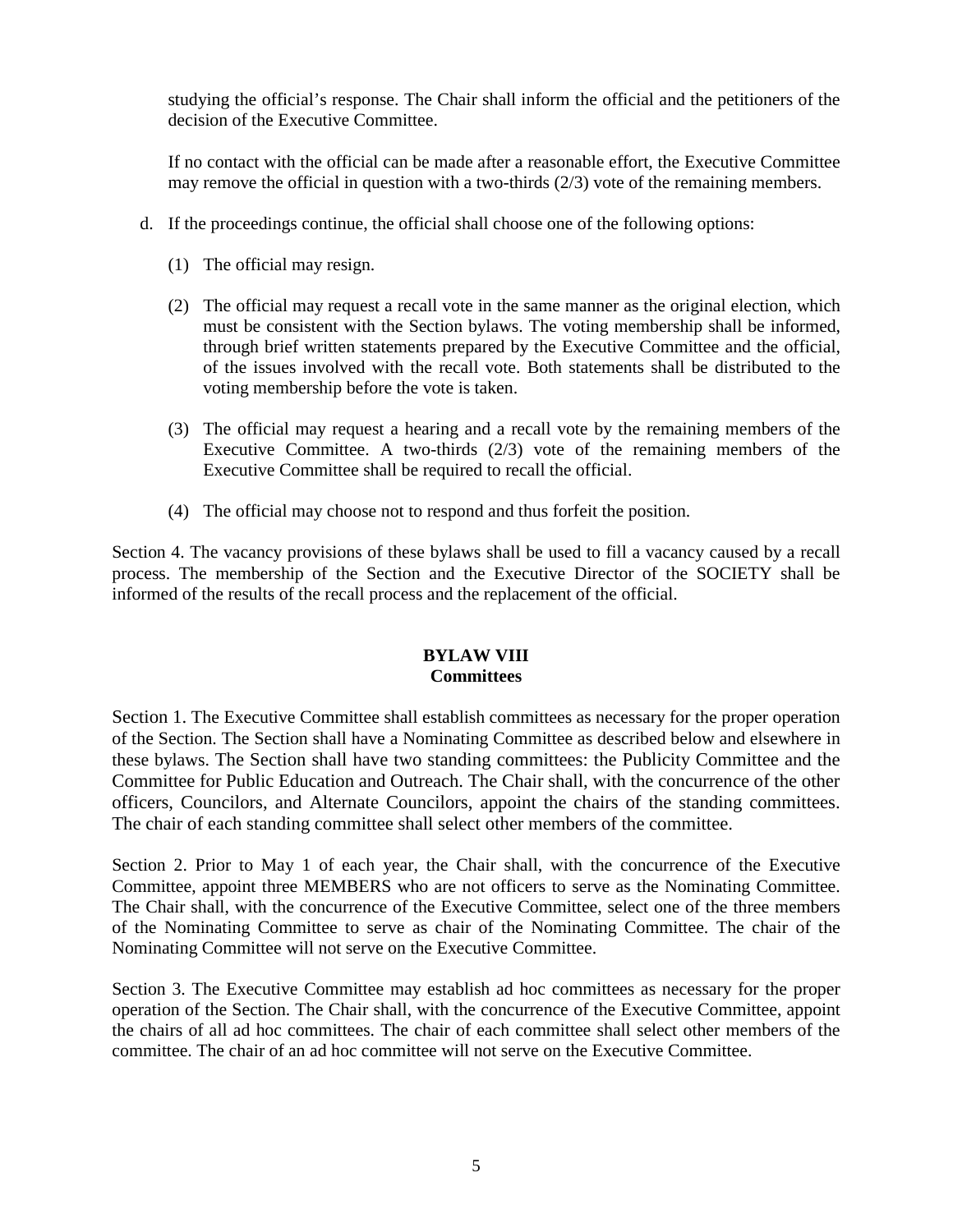# **BYLAW IX Meetings**

Section 1. The Section shall hold regular meetings at times and places designated by the Executive Committee.

Section 2. The Section may have special business meetings upon the written request of a majority of the Executive Committee or upon the written request of 10 percent of the members of the Section. Such request shall be in the hands of the Secretary at least ten days before the date requested for the meeting and shall state the exact nature of the business intended to be transacted. No other business shall transpire at such meetings.

Section 3. Due notice of all meetings shall be sent to each member and affiliate of the Section. A quorum for the transaction of business at a Section meeting shall consist of 10 percent of the members of the Section. No business shall be conducted in the absence of a quorum.

Section 4. At regular meetings of the Section, the order of business shall be as follows:

- a. Call to order
- b. Approval of minutes of previous meeting
- c. Old business
- d. New business
- e. Announcements meetings, special events, etc.
- f. Introduction of speaker
- g. Lecture
- h. Discussion
- i. Adjournment

The foregoing order of business may be suspended by a majority vote of the members present at any regular meeting.

Section 5. The most recent edition of *Robert's Rules of Order Newly Revised* shall be the parliamentary authority for all matters not covered in these bylaws or in the SOCIETY's documents.

#### **BYLAW X Finances**

Section 1. The Section may receive donations or bequests made to it, and may expend or invest the same on behalf of the Section. Such expenditures or investments shall be made by the Treasurer of the Section upon authorization by the Executive Committee.

Section 2. The Section may raise or collect funds to be expended for local purposes, and may have the entire management and control of such funds insofar as such management and control shall not conflict with any provision of these bylaws or with the Constitution or Bylaws of the SOCIETY.

Section 3. The Executive Committee shall have the authority to assess dues or voluntary contributions as provided in the SOCIETY's Constitution and Bylaws for the various categories of membership.